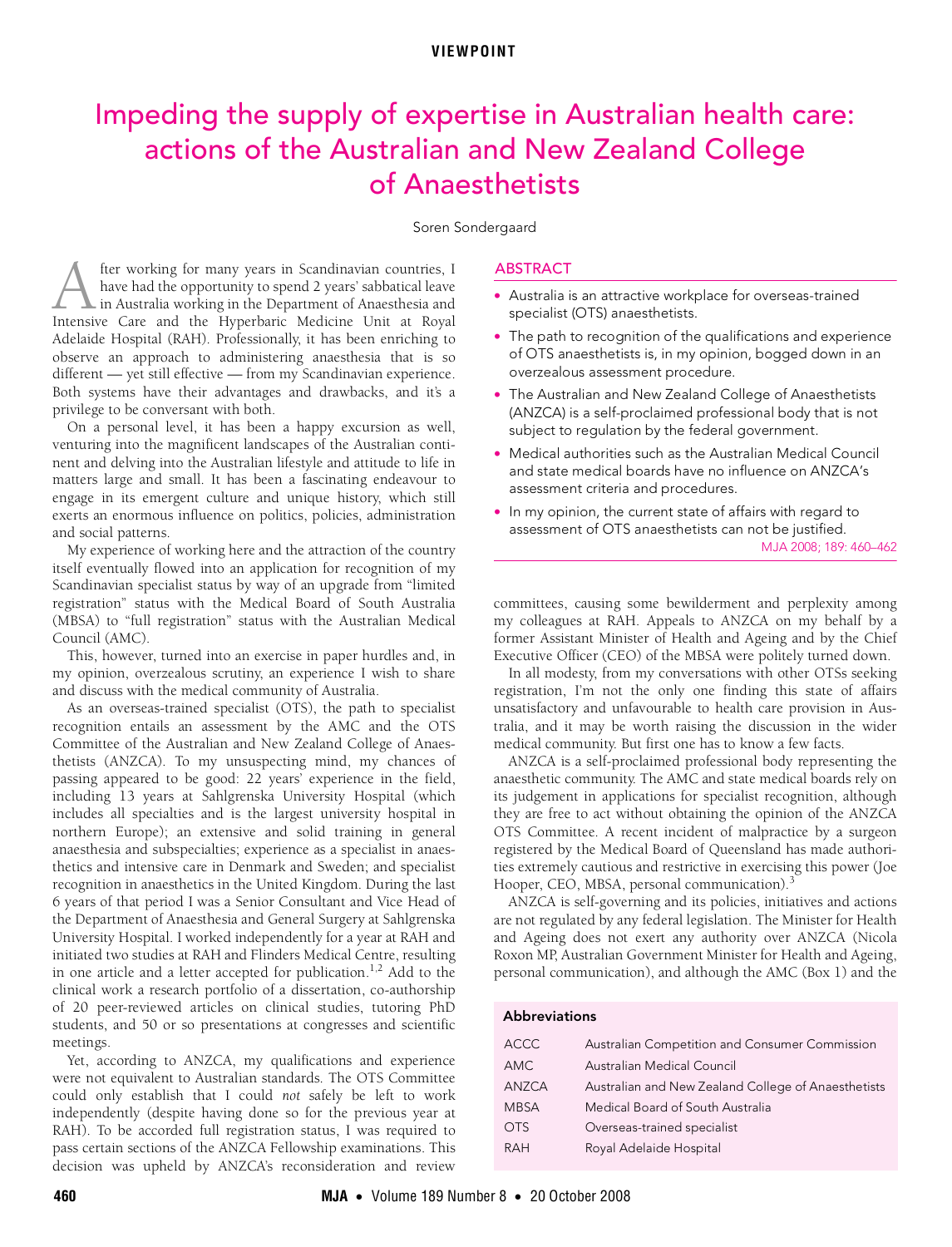### <span id="page-1-0"></span>1 Quotes from the Australian Medical Council relating to assessment of overseas-trained anaesthetists

"The [Australian and New Zealand College of Anaesthetists (ANZCA)] expects nearly all overseas-trained anaesthetists to undertake the Final Fellowship Examination with the exception that they are exempted from the MCQ. Otherwise, they are handled with the local trainees. Although this may be appropriate for those relatively early in their careers, it is a difficult requirement for those in more advanced stages in their career and not something that is expected of Australian or New Zealand anaesthetists at this stage in their career. The Team considers that it is necessary for the College to consider more flexible methods of recognising overseas-trained anaesthetists, taking into account the stage of their career, the nature of their practice and methods of in-service assessment of competence rather than relying in all cases on an examination. Whilst a program which has flexibility is more difficult to implement in a fair and even-handed way, it does allow more appropriate evaluation of standards for anaesthetists at different stages of their career."<sup>4</sup>

"In recent years, the College has responded to concerns about discrimination between overseas-trained anaesthetists from different countries and has moved to require all overseas-trained anaesthetists to undertake the performance assessment and the clinical practice assessment. It has made a small number of exceptions for people in high academic posts or in director positions in hospitals.

While acknowledging the concerns about discrimination against people from countries where the training program is less familiar to the College, the Team considers that the College should develop more flexible methods of assessing individuals according to their training and experience and area of practice. For example, requiring nearly all anaesthetists, no matter what phase of their career and no matter how specialised their practice, to undertake the Final Examination (with the exception of the MCQ) with a pass standard set at that of trainees currently undertaking ANZCA's anaesthetic training program might be seen as inappropriate for someone relatively advanced in their career with a specialist form of practice. Such an assessment is not required of Australian anaesthetists at comparable stages of their career. Moreover, in many cases it will be possible to be confident that the standards of training and practice undertaken by a given individual are comparable to those of an anaesthetist at a similar phase of their career trained in Australia. It might be more appropriate in such situations to rely on referees' views or to undertake in-service assessment.

It is suggested that the College familiarise itself with the training programs overseas and design flexible, individualised mechanisms for assessment of overseas-trained anaesthetists, taking into account their previous training and assessment, their stage of career, their pattern of practice and the range of assessment methods available."[4](#page-2-4)

 $MCO =$  multiple choice questions.

Australian Competition and Consumer Commission (ACCC) [\(Box 2](#page-1-1)) have repeatedly suggested that ANZCA change its criteria for granting specialist recognition to OTSs, this has had no discernible impact on ANZCA regulations.

Holding a position as professor at a recognised university [\(Box 3\)](#page-1-2) exempts you from sitting the exam, but in my opinion, this can only be characterised as unequivocal snobbery. A variation of an "assisted passage" is granted to Fellows of the UK Royal College of Anaesthetists.<sup>[7](#page-2-5)</sup>

#### <span id="page-1-1"></span>2 Quote from the Australian Competition and Consumer Commission regarding assessment of overseas-trained specialists

"[The] process [of undergoing a period of supervision] relates to the assessment for registration. There may be additional requirements to be met if an overseas trained specialist with comparable skills and training seeks fellowship of a medical college. The review notes that standards for overseas trained specialists appear to be inconsistently applied when compared to Australian fellows.

The review notes that it appears difficult to obtain recognition of comparability across most colleges, in part reflecting the high standards of the Australian specialist workforce. One college's policies specifically state that overseas trained specialists could not be judged to be comparable without first completing the college assessment process. The issue is complex and jurisdictions are currently engaged in activities designed to simplify the process without compromising standards of service delivery."

# <span id="page-1-2"></span>3 Australian and New Zealand College of Anaesthetists' regulation 6.3 relating to admission to Fellowship of the College

#### Regulation 6.3: Admission to Fellowship by election

"The Council of the College may consider applications from the following medical practitioners who are permanent residents in Australia or New Zealand for election to Fellowship of the College without examination:

6.3.1 (a) A Chair or full Professor of Anaesthesia employed full-time by a recognised University, or a full-time Head or Director of a Department of Anaesthesia of a hospital or clinical school that normally has university-appointed academics on its staff and is recognised by Council as a major teaching institution, provided that the applicant holds a qualification in anaesthesia acceptable to Council and is a practising clinical anaesthetist. The criteria for considering such applications shall be determined by Council."<sup>[6](#page-2-8)</sup>

Thus, while hospitals Australia-wide are in urgent need of specialist anaesthetists, while medical boards are granting special conditions to OTSs working in areas of need, and while local initiative at the hospital level is introducing physician assistants to circumvent the College's regulations on the supply of specialists, ANZCA is still able to unilaterally impede those wanting to register from doing so — and neither the federal government nor the AMC nor the ACCC have a say in this.

Apart from implicitly declaring Scandinavian anaesthetic training and practice inferior to that of Australia, the College's motives were expressed in a number of arguments, as outlined below. The issued raised by these arguments need to be seriously contemplated and discussed (quotes are from members of ANZCA's OTS Committee, as expressed to me and other applicants).

*Argument A:* "The College cannot discriminate between applicants coming from different countries — all should be treated equally." This argument may stem from Australia's highly praised egalitarian principle (in Australian lingo, "a fair go"), which in essence states that whoever is empowered can decide whether an applicant or immigrant is really equal to an Australian ideal — that is, implicitly, a person of British descent. Hirst, explaining the meaning of Australian "newspeak", names this "egalitarianism tempered by checks on respectability". To paraphrase Orwell's famous words, "All